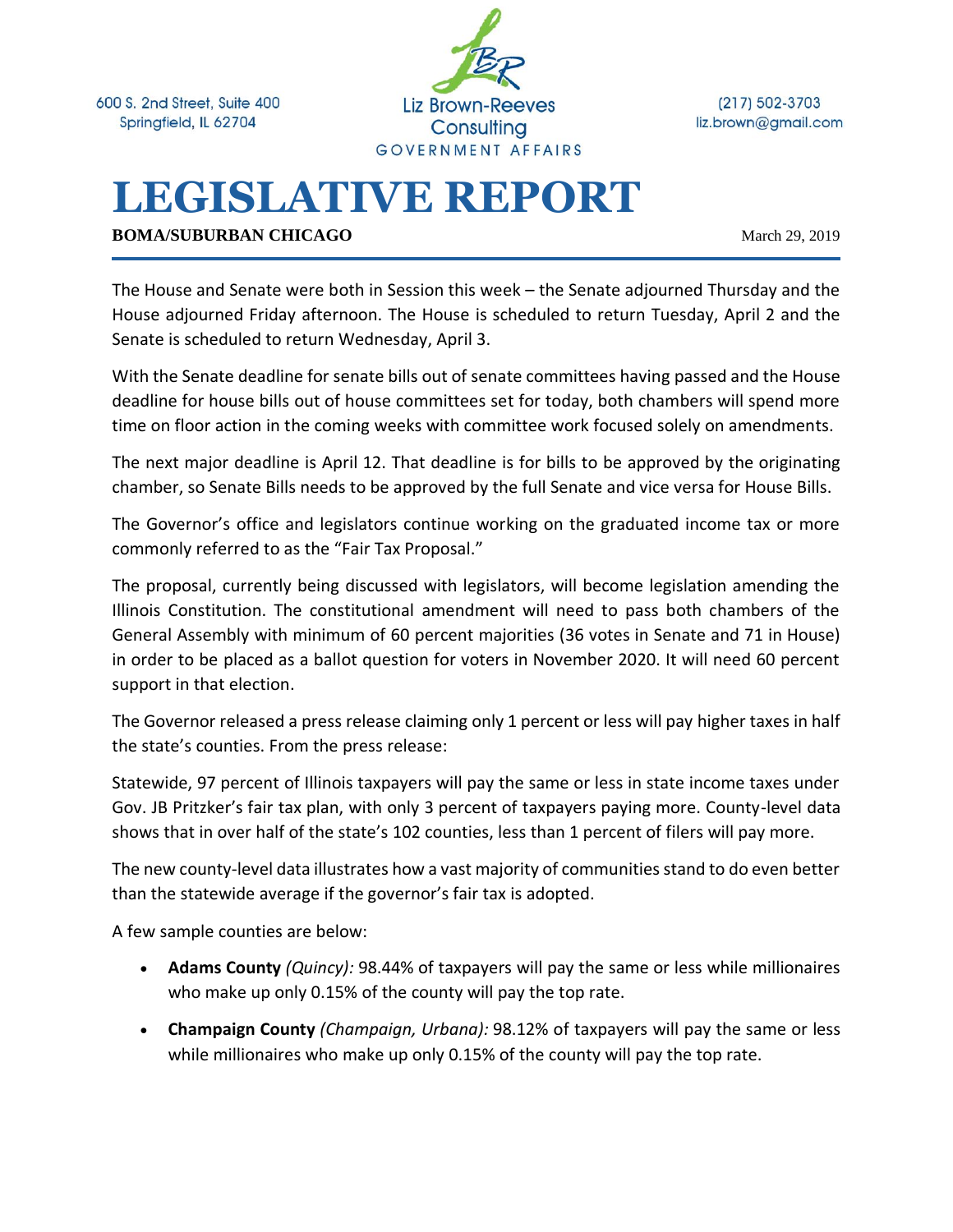- **Cook County** *(Chicago, Schaumburg):* 96.78% of taxpayers will pay the same or less while millionaires who make up only 0.40% of the county will pay the top rate.
- **Jackson County** *(Murphysboro, Carbondale):* 98.87% of taxpayers will pay the same or less while millionaires who make up only 0.11% of the county will pay the top rate.
- **Kane County** *(Aurora, Geneva):* 97.13% of taxpayers will pay the same or less while millionaires who make up only 0.23% of the county will pay the top rate.
- **Kankakee County** *(Kankakee, Manteno):* 99.09% of taxpayers will pay the same or less while millionaires who make up only 0.07% of the county will pay the top rate.
- **LaSalle County** *(Ottawa):* 99.06% of taxpayers will pay the same or less while millionaires who make up 0.08% of the county will pay the top rate.
- **Macon County** *(Decatur):* 98.49% of taxpayers will pay the same or less while millionaires who make up 0.15% of the county will pay the top rate.
- **Madison County** *(Edwardsville, Granite City):* 98.72% of taxpayers will pay the same or less while millionaires who make up 0.10% of the county will pay the top rate.
- **McHenry County** *(Crystal Lake, Woodstock):* 97.59% of taxpayers will pay the same or less while millionaires who make up 0.19% of the county will pay the top rate.
- **McLean County** *(Bloomington):* 97.94% of taxpayers pay the same or less while millionaires who make up 0.18% of the county will pay the top rate.
- **Peoria County** *(Peoria):* 97.32% of taxpayers pay the same or less while millionaires who make up 0.22% of the county will pay the top rate.
- **Rock Island County** *(Moline, Rock Island):* 99.07% of taxpayers will pay the same or less while millionaires who make up 0.11% of the county will pay the top rate.
- **Sangamon County** *(Springfield):* 98.13% of taxpayers will pay the same or less while millionaires who make up 0.13% of the county will pay the top rate.
- **St. Clair County** *(Belleville):* 98.80% of taxpayers pay the same or less while millionaires who make up 0.10% of the county will pay the top rate.
- **Vermillion County** *(Danville):* 99.42% of taxpayers will pay the same or less while millionaires who make up 0.05% of the county will pay the top rate.
- **Winnebago County** *(Rockford):* 98.89% of taxpayers will pay the same or less while millionaires who make up 0.08% of the county will pay the top rate.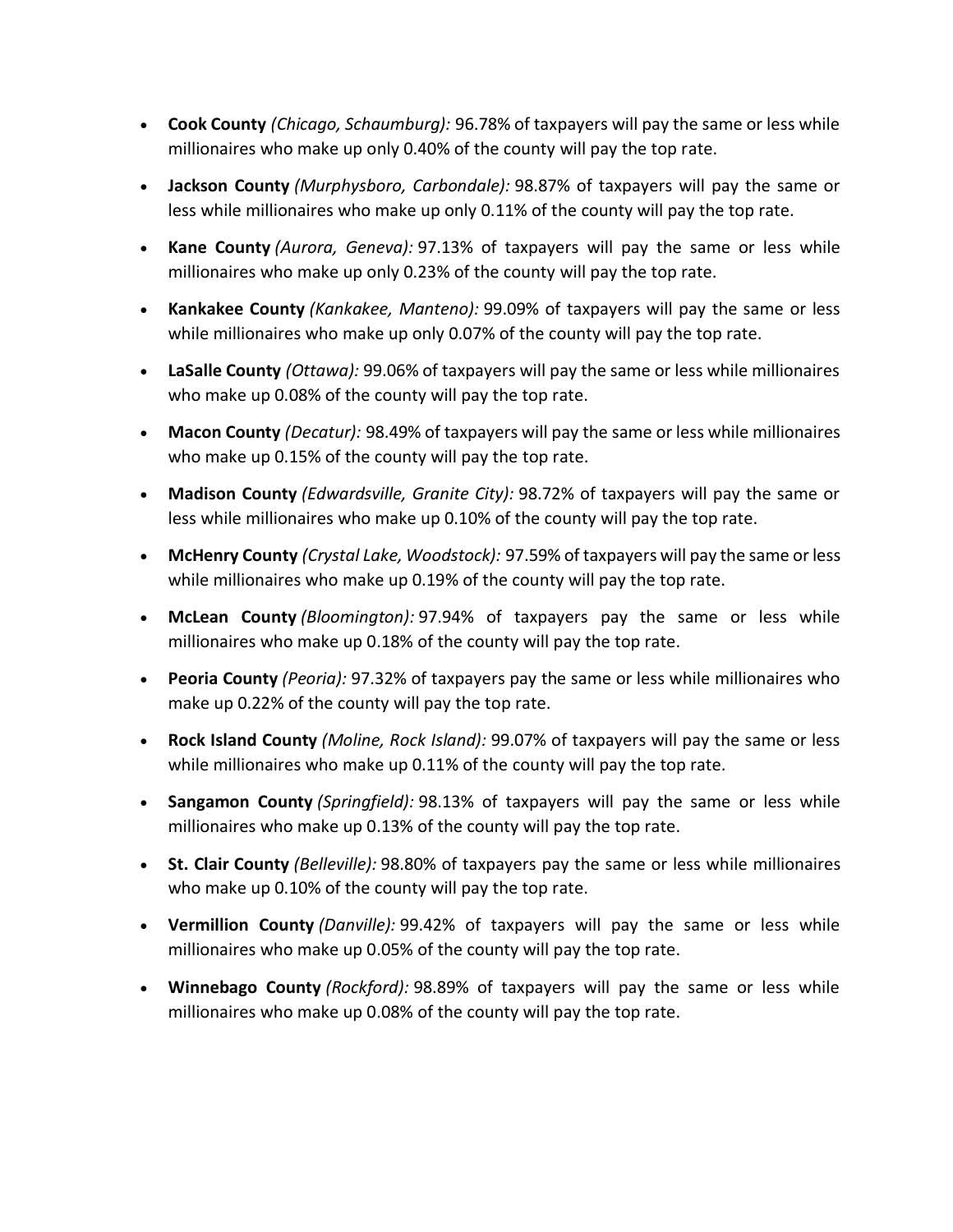### **ADDED TO BILL REPORT THIS WEEK**

### ➢ **No new bills added**

# **UPCOMING DATES**

- ➢ March 29 House Bills out of House Committee Deadline
- $\triangleright$  April 2 Consolidated Election
- $\triangleright$  April 12 Third Reading Deadline for Bills in Originating Chamber
- ➢ May 10 House & Senate Bills Out of Committee Deadline

# **POLL SHOWS BROAD SUPPORT GRADUATED STATE INCOME TAX**

#### *[Tribune](https://www.chicagotribune.com/news/local/politics/ct-met-jb-pritzker-graduated-income-tax-poll-20190326-story.html)*

A new statewide poll shows two-thirds of Illinois voters support Democratic Gov. J.B. Pritzker's top policy priority, amending the state constitution to allow a graduated-rate income tax.

The poll, from the Paul Simon Public Policy Institute at Southern Illinois University at Carbondale, did not ask participants specifically about the governor's proposal. But the poll showed that a system under which higher earners are taxed at higher rates is popular throughout the state among both Democrats and independents.

Only 43 percent of Republican voters are in favor, however, with 55 percent opposing the plan.

The poll of 1,000 voters was conducted March 11-17 for the Simon Institute and had a margin of error of 3.1 percentage points. The sample results skewed to a majority of male voters, and the results were not weighted to reflect the state's racial or ethnic voting population.

Overall, support for a graduated income tax was down slightly from last year's poll, which showed 72 percent of voters favored the idea.

This year's survey began four days after Pritzker laid out his proposal to raise rates on the wealthiest 3 percent of taxpayers while cutting rates for anyone earning \$250,000 a year or less.

The current personal income tax rate is 4.95 percent for all taxpayers, and Pritkzer has proposed raising the top rate to 7.95 percent on all income for those earning more than \$1 million annually.

The governor has said his plan would generate \$3.4 billion in annual revenue to help deal with the state's \$3.2 billion budget deficit, \$8 billion backlog of unpaid bills and \$134 billion in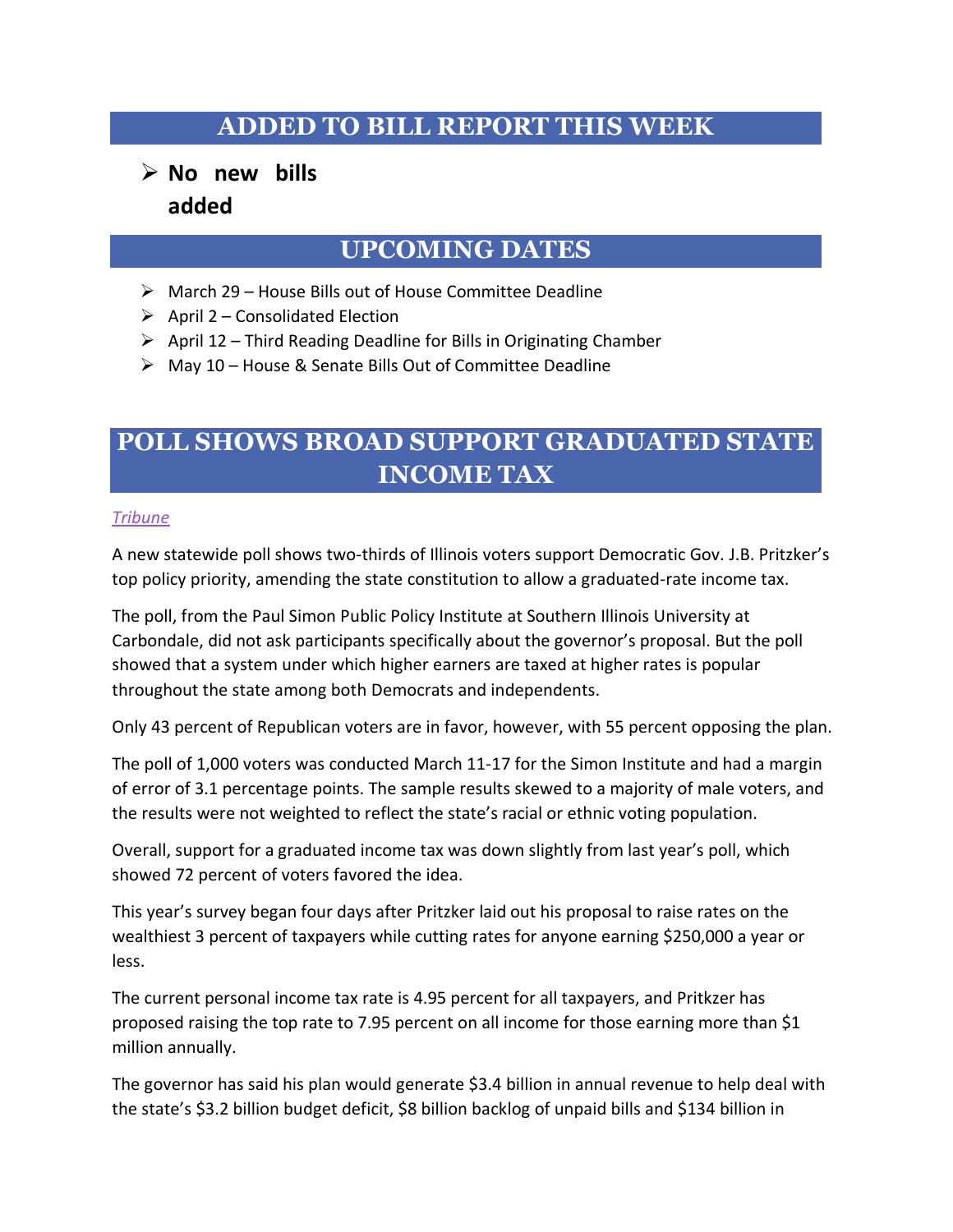unfunded pension liabilities. The vast majority of the new revenue  $-$  \$2.7 billion  $-$  would come from people earning more than \$1 million annually, according to the governor's office.

### **LEGISLATION OF NOTE**

### **Unions Push Hard for Prevailing Wage at "High-Hazzard Facilities"**

### *[Greg Hinz](https://www.chicagobusiness.com/greg-hinz-politics/why-biz-groups-are-lining-oppose-bill)*

Labor groups are pushing a proposed super minimum wage of sorts in Springfield—an early test of just how far a pro-union agenda will reach in a Capitol that has a Democratic governor and Democratic supermajorities in both the House and Senate.

Pending in the Senate is a bill, with amendments, that would require construction workers at "high-hazard facilities" not only to be qualified journeypersons who have received advanced safety training, but also would mandate they are "paid at least a rate equivalent to the prevailing (union) hourly wage rate for a journeyperson in the applicable occupation and locality." […]

But business groups are lining up to oppose the bill, which reportedly stems from an organizing dispute at several Illinois oil refineries but which, according to the Illinois Manufacturers' Association, would apply to workers at ethanol plants, chemical facilities and at least some other manufacturing plants. Similar measures stalled in prior Legislatures in recent years, perhaps because the state then had a Republican governor who would have vetoed it.

### **Commission to Regulate Drug Prices Fails in House**

[House Bill 3493](http://ilga.gov/legislation/BillStatus.asp?DocTypeID=HB&DocNum=3493&GAID=15&SessionID=108&LegID=120105) would set up a state commission similar to the Illinois Commerce Commission, which regulates utilities. The commission could investigate drug prices and set limits on reimbursements and payments. The poll found the idea was strongly favored by 42 percent and somewhat favored by another 27 percent.

The bill failed in committee on a tie vote this week after two Democrats flipped to "No" and another Dem sided against it

### **Proposal to Require CPS Board to be Elected Advances**

#### *[Illinois News Network](https://www.ilnews.org/news/schools/measure-to-make-elected-board-for-chicago-public-schools-advances/article_38e73e06-50a6-11e9-be86-0339d616e60b.html)*

A measure to require the Chicago Public School Board be elected by voters, rather than appointed by the city's mayor, advanced out of committee Wednesday.

State Rep. Robert Martwick, D-Chicago, said his bill codifies a popular idea that some city residents have been seeking for years.

"It's something I've been pushing for for a while," he said. "It's something that I think the citizens of Chicago deserve."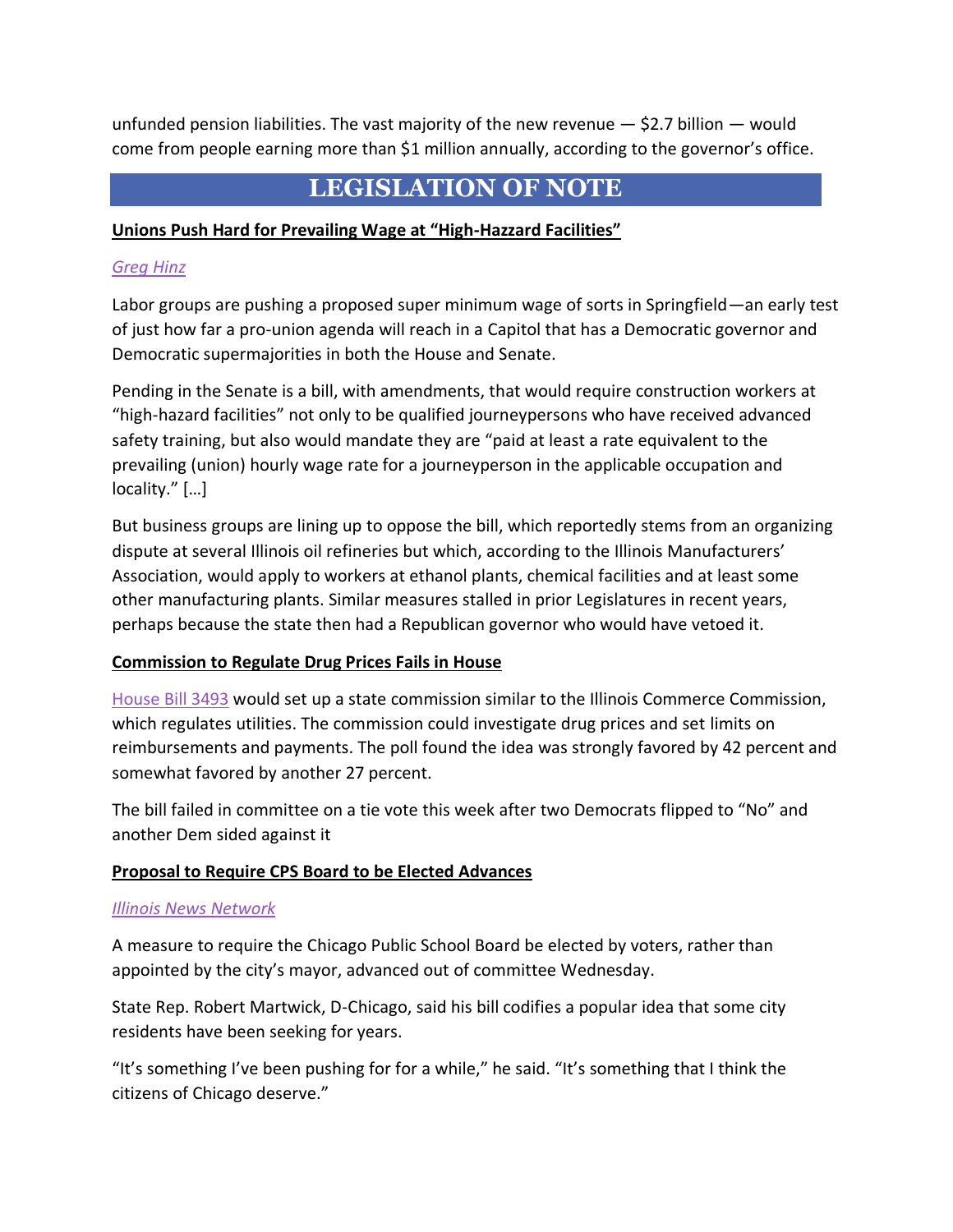Martwick said he's confident Gov. J.B. Pritzker will sign it if it were to pass.

A representative from the city of Chicago opposed the move in committee Wednesday morning, saying the new mayor, whoever she is, should have the ability to appoint a new member. […]

If passed, there would be 20 subdivisions for Chicago Public Schools with districts drawn by the Illinois General Assembly. The first election would be for the 2023 consolidated primary elections.

### **Exelon Proposal to Sell Capacity to State Authority Advances**

Illinois lawmakers have set the wheels in motion to allow for power provider Exelon's nuclear fleet, as well as wind and solar power providers, to sell energy to a state authority that opponents say will give it preferential pricing over coal and natural gas sources.

Testimony about how the legislation would affect costs for ComEd ratepayers differed, so what it means for consumers isn't clear.

The move is a response to wholesale power grid operator PJM Interconnection Inc. separating Exelon's nuclear power from other sources' bids because Exelon gets subsidies from the state and would be able to undercut coal plants and others looking to sell energy commitments on the wholesale power market.

"The clean capacity procurement provisions in this bill are driven by new federal regulations that change the way the regional grid operator, PJM in the northern part of the state, procures its generating capacities," said Rep. Larry Walsh, D-Joliet. "Under these regulations, the Federal Energy Regulatory Commission, would undercut key provisions of the Future Energy Jobs Act … including the development of clean energy like wind and solar and our existing clean energy resources."

Exelon said in a government filing last month that its Dresden, Byron and Braidwood stations were at risk for "early retirement" due to economic conditions related to the bidding process.

# **PRITZKER ANNOUNCES TWO DOZEN APPOINTMENTS**

Governor JB Pritzker announced that his administration has nominated the following individuals to serve on a variety of state boards and commissions:

### **ILLINOIS COMMERCE COMMISSION**

**Carrie Zalewski will serve as Commissioner of the Illinois Commerce Commission.** Zalewski is an accomplished, well-respected attorney with extensive public service as a state regulator. She has served on the Illinois Pollution Control Board since 2009, where she helped decide complex environmental cases under the Illinois Environmental Protection Act, shaped critical rulemaking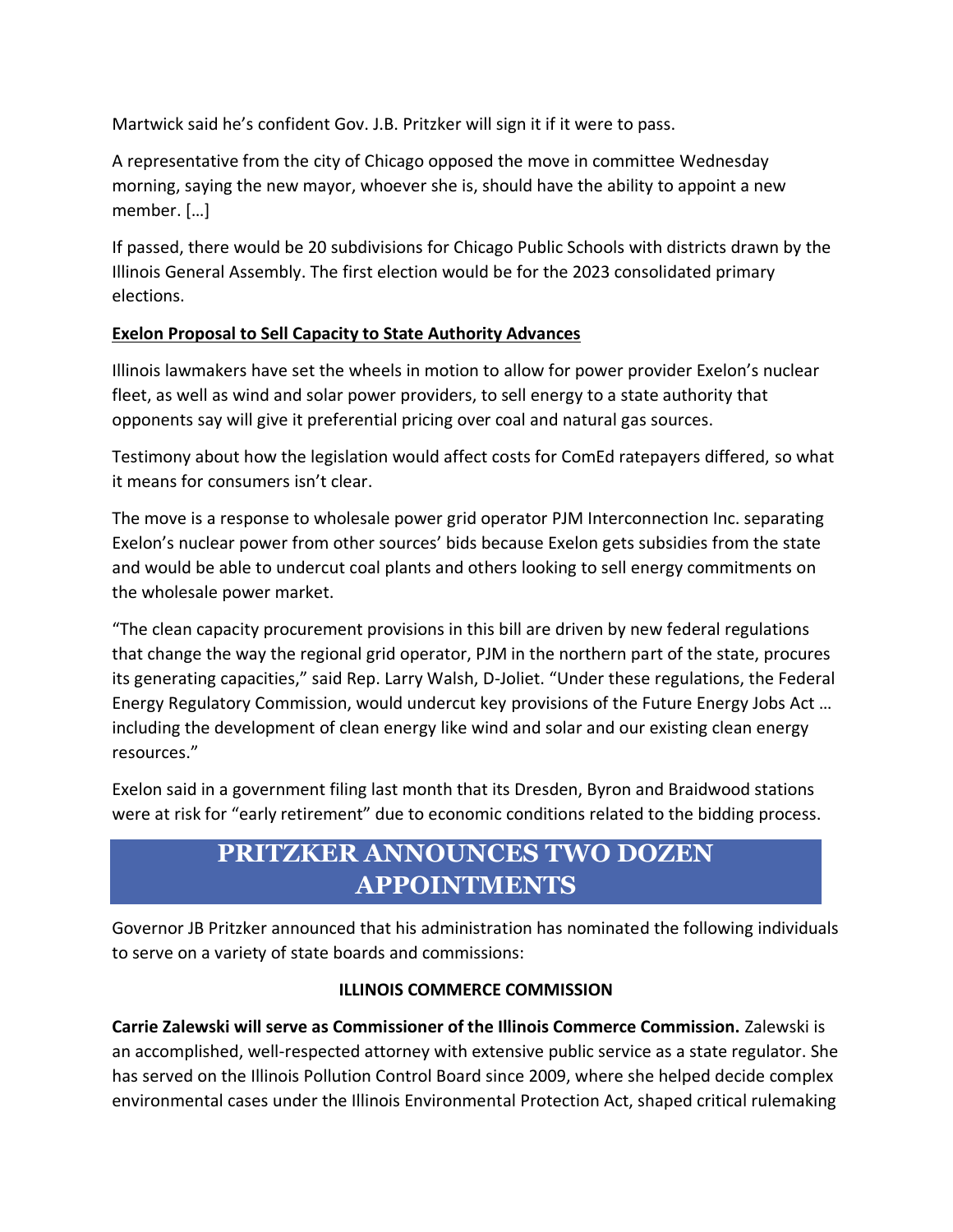and worked to properly balance the interests of Illinois businesses and residents while protecting Illinois' land, air and water.

### **ILLINOIS COURT OF CLAIMS**

**Nancy Zettler will serve as Judge on the Illinois Court of Claims.** Zettler has managed at her own law office since 1994. Prior, Zettler worked as an associate at Leonard M. Ring and Associates in Chicago.

**Bob Sprague will serve as Judge on the Illinois Court of Claims.** Sprague previously served as the chief judge on the Court of Claims from 2003 to 2015. He has practiced law for over five decades. He began his career in 1968 at a private practice after being admitted to the Illinois State Bar.

### **ILLINOIS EMPLOYMENT SECURITY BOARD OF REVIEW**

**Jay Rowell will serve on the Illinois Employment Security Board of Review.** Rowell is the Executive Director of the Chicago Workforce HUB, a non-profit partnership of the United Way of Metro Chicago, the Chicago Federation of Labor, and large multi-sector employers to recruit, train, and place community residents in service, manufacturing, and construction industry positions. Prior to that, Rowell was the Deputy Treasurer for Illinois Treasurer Michael Frerichs, where he oversaw the state's \$31 billion portfolio.

### **ILLINOIS FINANCE AUTHORITY**

**Michael Goetz will continue to serve on the board of the Illinois Finance Authority.** Goetz served for 22 years as Executive Director of the Laborers' Home Development Corporation, a not-for-profit affordable housing development corporation that is part of the Midwest Region of the Laborers' International Union.

**Terrence O'Brien will continue to serve on the board of the Illinois Finance Authority.** O'Brien has owned and operated his namesake real estate appraisal, brokerage and consulting services firm since 1973. His expertise includes appraisal of fee, leasehold and partial interest as well as equity investment analysis, feasibility, market and highest and best use studies.

**Jeffrey Wright will serve on the board of the Illinois Finance Authority.** Wright is the Managing Partner of Gold Leaf Capital Partners, a leading financial services firm focused on providing access to capital and advisory services for business owners and commercial real estate investors.

### **ILLINOIS GAMING BOARD**

**Ruben Ramirez, Jr., will serve on the Illinois Gaming Board.** Ruben has a 28-year tenure with the Chicago Police Department, currently serving as a training group supervisor in the Bureau of Organized Crime.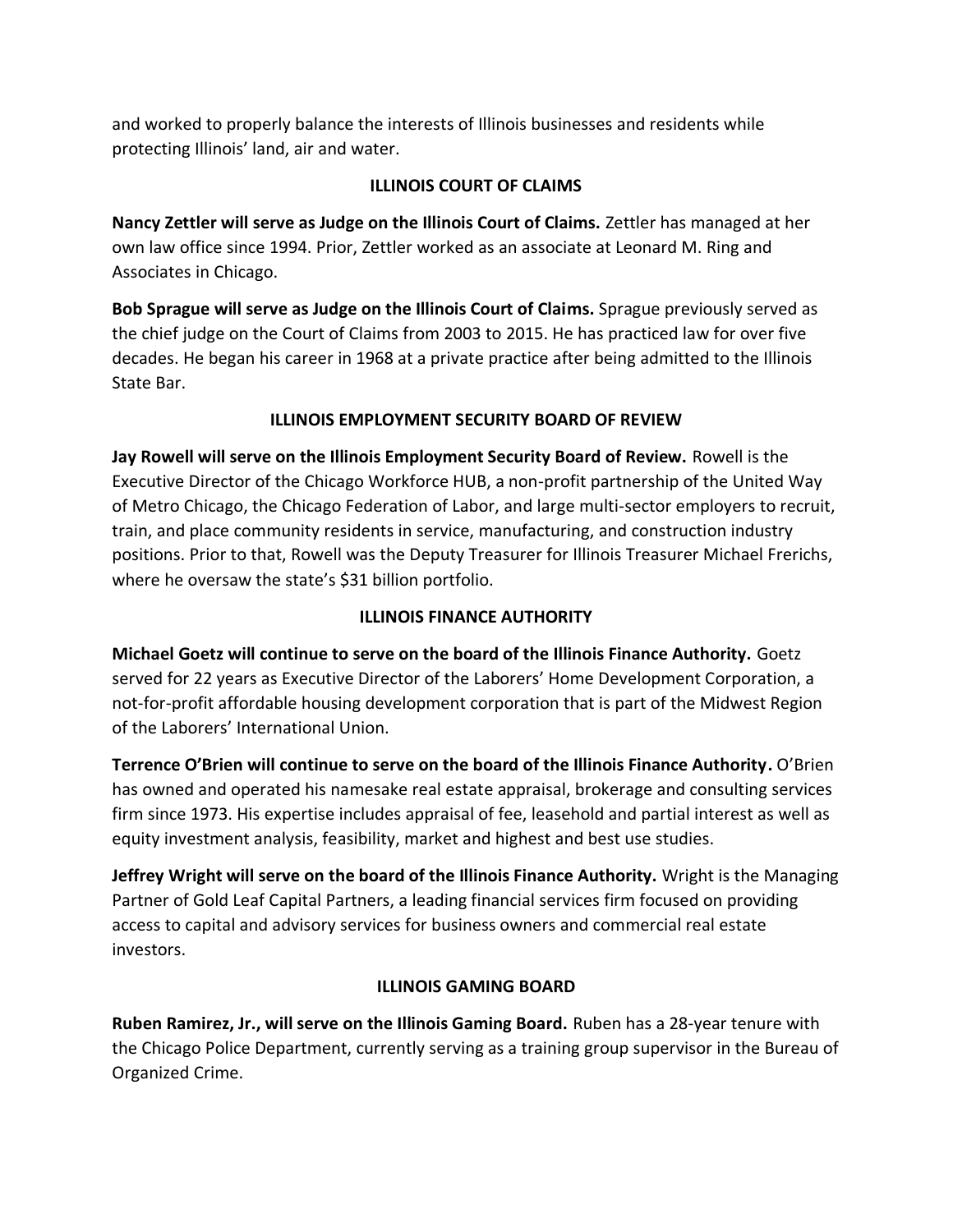#### **ILLINOIS LABOR RELATIONS BOARD**

**John Cronin will serve on the Illinois Labor Relations Board.** Cronin most recently served as president of Trinity Roofing Services, a company he grew from a small business into a multimillion dollar company throughout his over 30 years at the helm.

**Kendra Cunningham will serve on the Illinois Labor Relations Board.** Kendra Cunningham currently serves as the Business Manager and General Counsel of Laborers' International Union of North America, Local 2002, Illinois State Employees Association. She served as the Secretary-Treasurer prior to being elected Business Manager in 2017.

**Jose Gudino will serve on the Illinois Labor Relations Board.** Gudino has been involved in labor relations for more than 47 years with experience in areas including collective bargaining and effective negotiation, arbitration, grievance handling and employment law.

**William Lowry, Jr., will serve on the Illinois Labor Relations Board.** Lowry has been a pillar in Chicago business and philanthropy for five decades, with leadership roles at Inland Steel, the MacArthur Foundation and the Chicago Community Trust.

### **ILLINOIS PRISONER REVIEW BOARD**

**Salvador Diaz will continue to serve on the Illinois Prisoner Review Board.** Diaz was first appointed in July 2005. He has a broad community-based background in working with youth, social work, law enforcement, and education.

**Aurthur Mae Perkins will continue to serve on the Illinois Prisoner Review Board.** Perkins was first appointed to the PRB in March 2015. She retired from Peoria Public School District 150 after 30 years of service.

**Joseph Ruggiero will continue to serve on the Illinois Prisoner Review Board.** Ruggiero was first appointed to the PRB in September 2018. He spent 30 years of his career as a prosecutor for the DuPage County State's Attorney's Office.

### **ILLINOIS STATE BOARD OF INVESTMENTS**

**Gisela Attlan will serve on the Illinois State Board of Investments.** Attlan is a real estate advisor who specializes in residential transactions. Before doing real estate, Attlan worked 14 years at Nuveen, a global asset management firm, where she was responsible for developing and managing the business in Latin America and the international client segment in the U.S.

**Ron Powell will serve on the Illinois State Board of Investments.** After five decades of his professional career in the American labor movement, Powell recently retired as the president of Local 881 United Food and Commercial Workers, a post he served for 36 years; vice president of the UFCW International Executive Board; and vice president of the Illinois AFL-CIO.